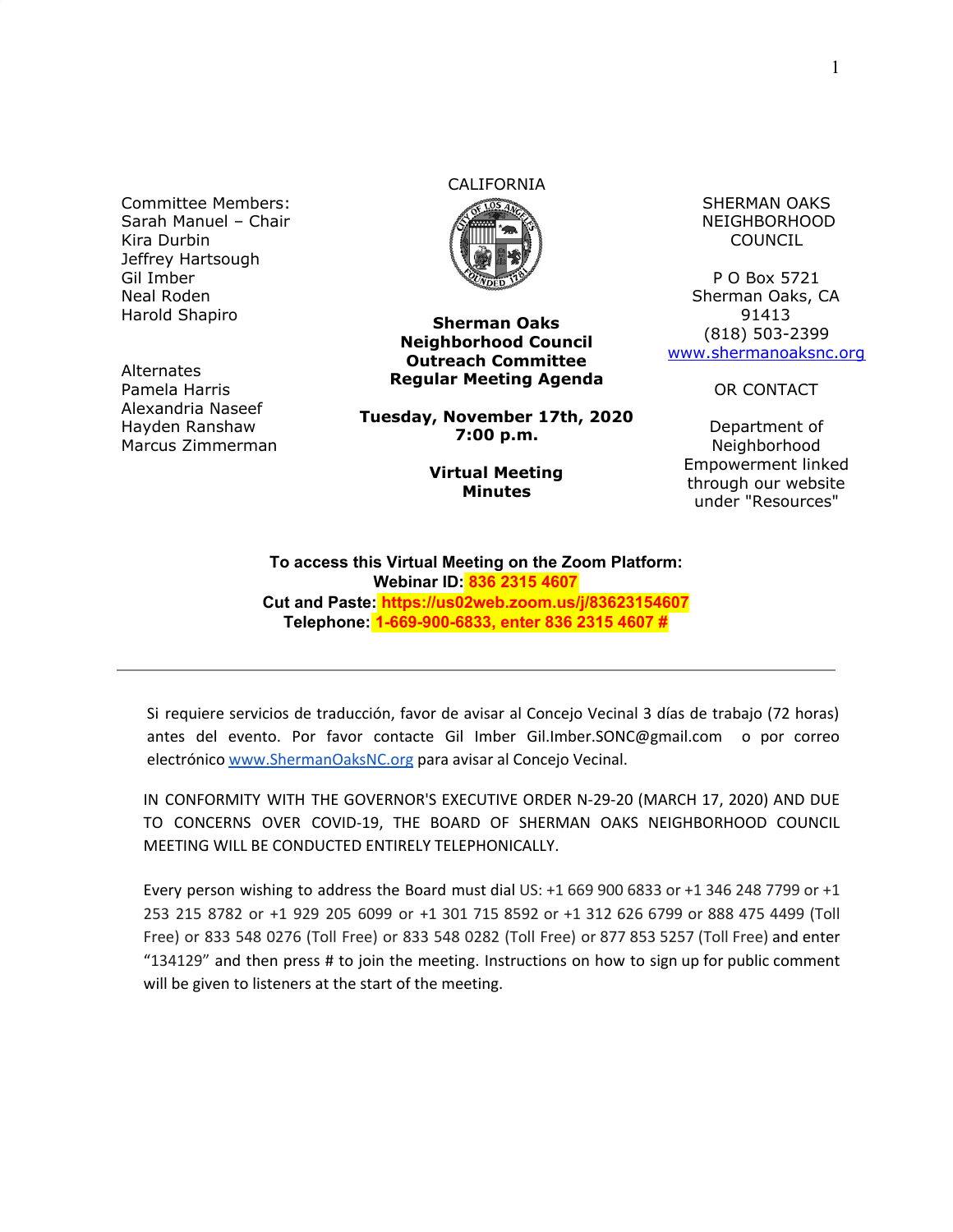Sherman Oaks Neighborhood Council Outreach Committee Meeting Agenda November 17th, 2020 Page 2

**PUBLIC INPUT AT NEIGHBORHOOD COUNCIL MEETINGS** The public is requested dial \*9, when prompted by the presiding officer, to address the Board on any agenda item before the Board takes an action on an item. Comments from the public on agenda items will be heard only when the respective item is being considered. Comments from the public on other matters not appearing on the agenda that are within the Board's jurisdiction will be heard during the General Public Comment period. Please note that under the Brown Act, the Board is prevented from acting on a matter that you bring to its attention during the General Public Comment period; however, the issue raised by a member of the public may become the subject of a future Board meeting. Public comment is limited to 2 minutes per speaker, unless adjusted by the presiding officer of the Board.

*The Neighborhood Council system enables meaningful civic participation for all Angelenos and serves as a voice for improving government responsiveness to local communities and their needs. We are an advisory body to the City of Los Angeles, comprised of stakeholder volunteers who are devoted to the mission of improving our communities.*

#### **AGENDA**

**1. Call to Order and Welcome** Chair, Sarah Manuel*, called to order at 7:02pm*

**2. Roll Call and Introductions** Chair, Sarah Manuel, Committee Member, Gil Imber Sarah Manuel – Chair, present Kira Durbin, present Jeffrey Hartsough, absent Gil Imber, present Neal Roden, present Harold Shapiro, present

Alternates Marcus Zimmerman, absent Hayden Ranshaw, absent Pamela Harris, late arrival Alexandria Naseef, present

#### **3. Administrative Motions:**

A. Approval of Prior Meeting Minutes

i. October 20th, 2020 – Minutes -- *Minutes approved by Gil Imber and seconded by Neal Roden. Roll call vote,*

Sarah Manuel – Chair, approved Kira Durbin, abstention Jeffrey Hartsough, absent Gil Imber, approved Neal Roden, approved Harold Shapiro, approved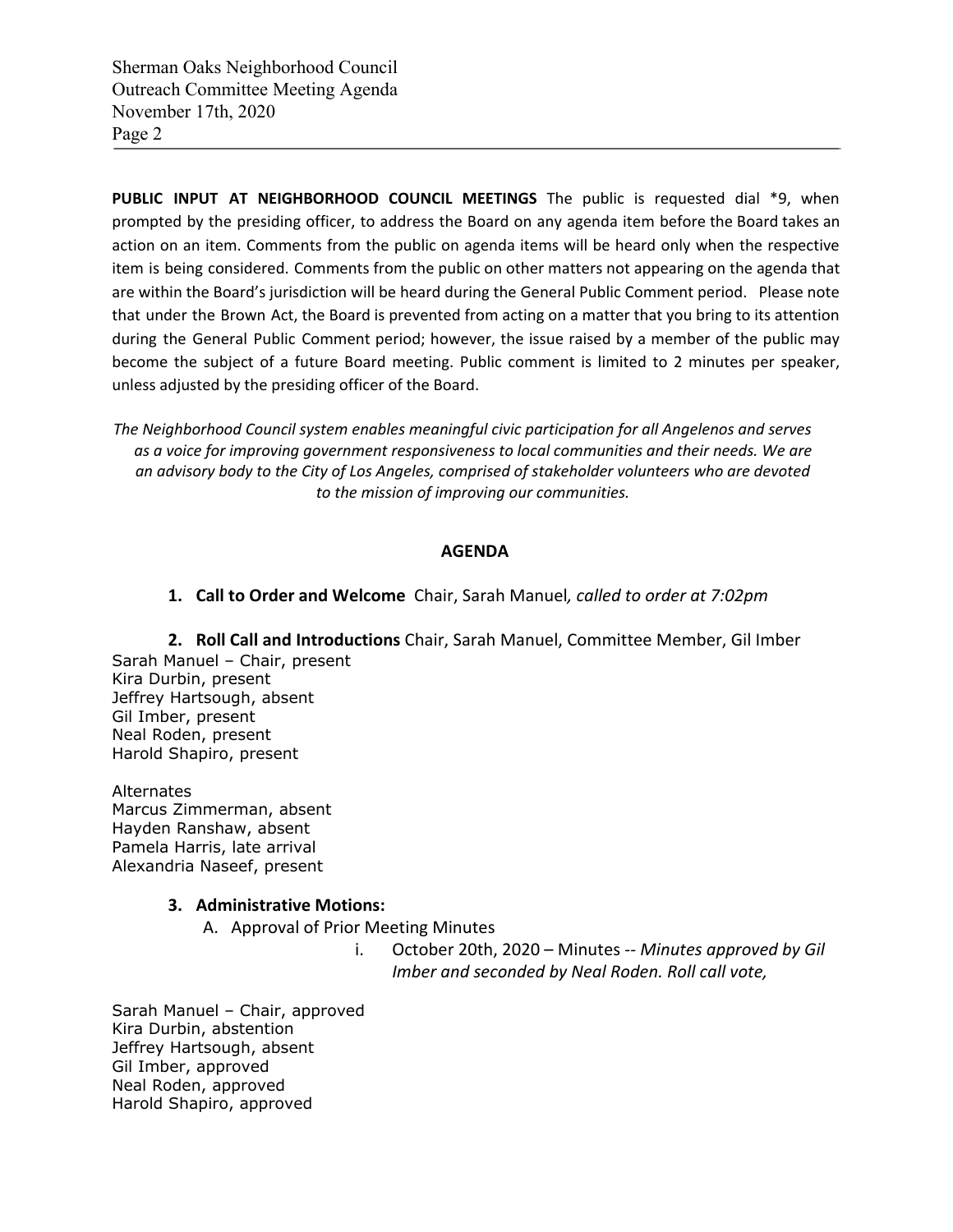Sherman Oaks Neighborhood Council Outreach Committee Meeting Agenda November 17th, 2020 Page 3

Alternates Marcus Zimmerman, absent Hayden Ranshaw, absent Pamela Harris, approved Alexandria Naseef, abstention

- 5 -- Approvals
- 0 -- Denials
- 2 -- Abstentions
- 0 -- I/E
- 3 -- Absences
	- **4. Public Official Comment: 2 minutes each** *Comments by public officials Moving on to Agenda Item 4. Do we have any public officials wishing to speak?If so, please raise hand on the attendee list or press star 9 if you are on your telephone. You will have 2 minutes each.*

*Jessica, Nithya Raman's staff -- [Jessica@NithyafortheCity.com](mailto:Jessica@NithyafortheCity.com) -- spoke about strategic planning, organizing staff and new systems in place to prepare for CD4.*

**5. Public Comment**: **2 minutes each** Comments by the public on non-agenda items within the SONC Outreach Committee's jurisdiction

### **6. Chair's Report: 5 minutes**

- **7. Neighbor Assistance Program (10 minutes)** Marcus Zimmerman, *Deferred to next meeting due to absence.*
	- A. Project Lead Report
	- B. Advertising
	- C. Call for Action
	- D. How can the committee support you?

### **8. Discussion - Outreach Committee (10 minutes)**

- A. What is your vision for the Outreach Committee?
- B. What programs do you want to start, develop and lead?
- C. Questions regarding protocol for a working group?
- D. Categorizing an Activity vs. an Event
- E. Other opportunities for community involvement to consider, blood drive, hygiene kit drive, blanket drive
- F. General Map out of 2021 Year *Committee members shared their comments including: K. Durbin: Survey to the community, host a housing rights workshop, envisions a navigation*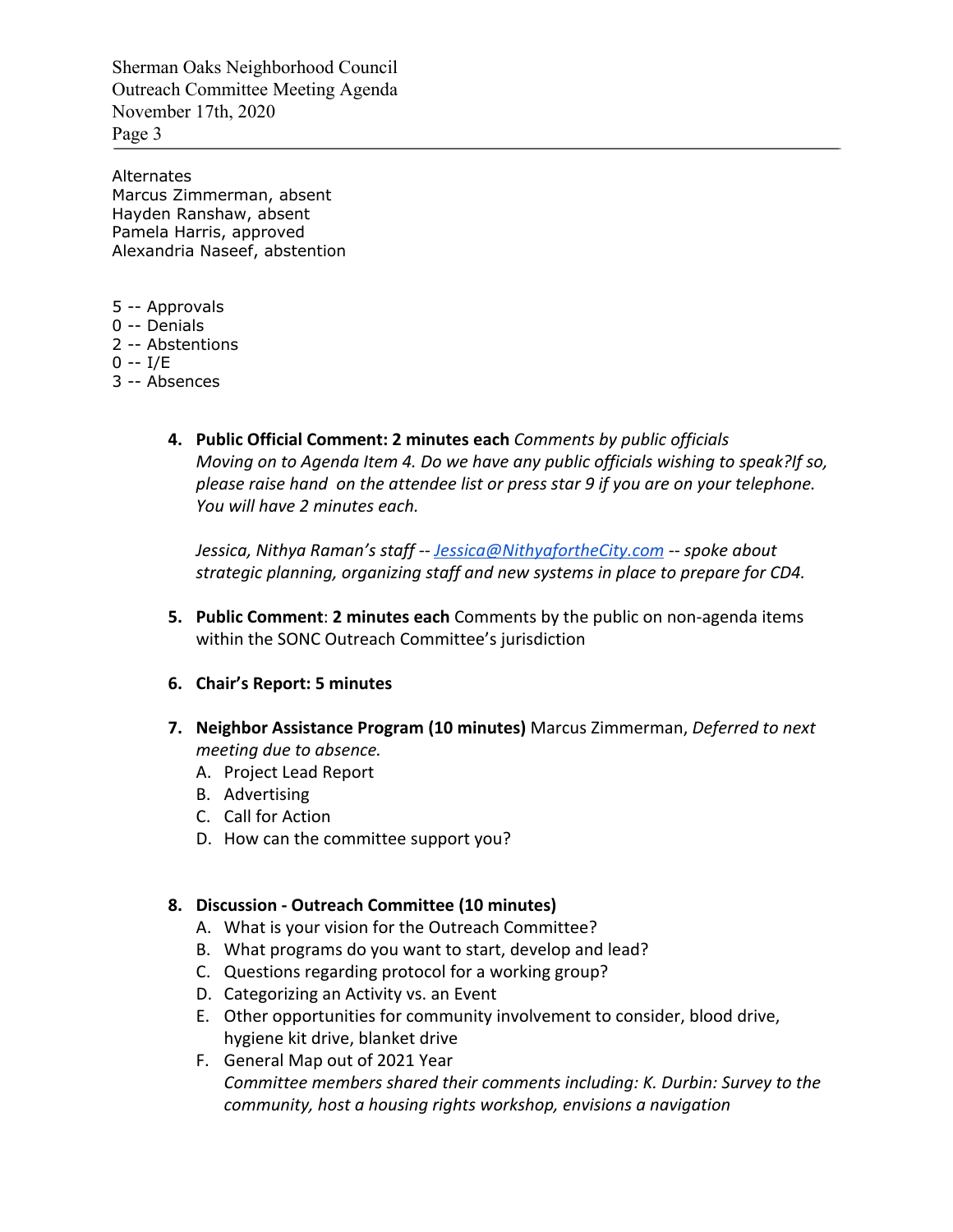Sherman Oaks Neighborhood Council Outreach Committee Meeting Agenda November 17th, 2020 Page 4

> *center/storefront for accessibility for community resources. Build a community for everyone. Improve and advocate for cycling infrastructure. H. Shapiro: Focus on projects benefiting the neighborhood. Implement for virtual options. Request for a standing report for Social Media. Look into Virtual activity - movie series, what are the public domain movies, what businesses are willing to participate to promote goods & services. G. Imber: Acknowledges Next Door impressions and how posts can be diluted. Focus on Web Corner and Communications. Interested in developing a Virtual Movie experience and will provide musical sample to coincide with public domain movie. P.Harris: How to increase Outreach's effectiveness. How do we get involved with community members experiencing homelessness. Supporting subcommittee/development of Human Services. Be effective, be patience, be heard, be transparent. Make a larger impact. A.Naseef: Supports Survey & development of a Navigation center. Outreach to business and supply QR code-laminated flier. Stakeholder education and bring more resources to the community through technology and safely. N. Roden: Election, we lost momentum, NC's still struggling to get the word about what we do, how we can help and other resources. NC's still struggle to improve attendance. NC's to still have challenges and opportunities to improve. Other ideas from committee: CleantheWorld.org, Jeffrey to supply business cards, Neighborhood Clean Up, Virtual Movie Series: One movie for kids and one for educational purposes, Filmmaker and Actor Movie exclusive with Marsha Hunt.*

## **9. Discussion of SONC Election: 30 minutes**

- A. Election Quote Updates
- B. Review Press Kit Drafts
- C. Consideration of Video Testimonials from the Board and Public
- D. Updates on Election protocol from SONC's VP's
- E. Launch Jan 2021 July 2021
- F. What key elements do we want incorporated?
	- a. Resources how to's -- who are your representatives?
	- b. Parliamentary training?
	- c. Motions how to write them and understand them?
	- d. Brown Act Expert?
	- e. And?
- G. Assign content creator and draft promo verbiage.

*H.Shapiro to collect video content - testimonials from Board & committee members, Pamela to update Vendor with QR code, 3 day lead time for printing yard signs. Draft Promotional content to launch for filing period Jan 9th - Feb 23rd.*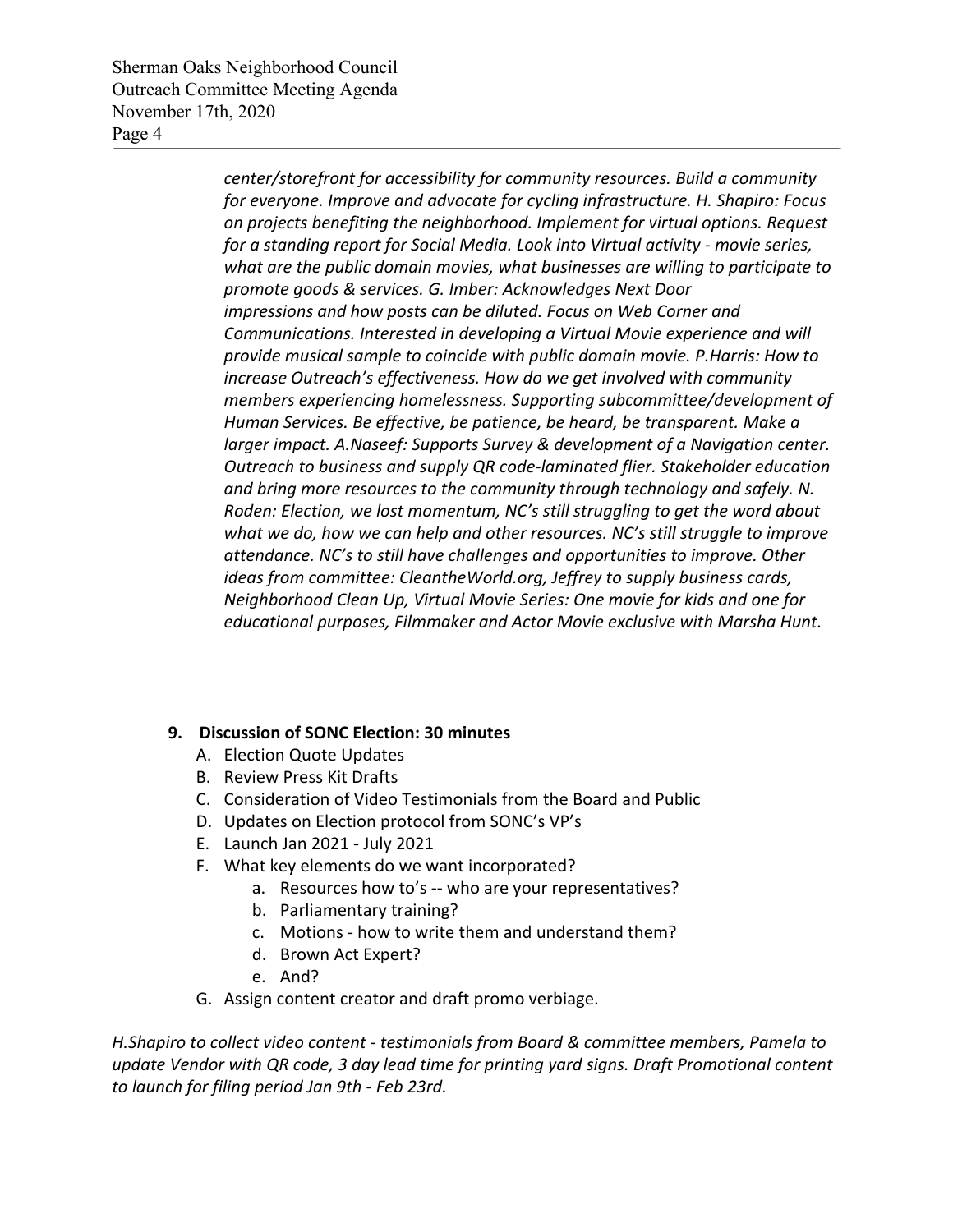## **10. Food Drive Series Co-sponsorships Discussion: 30 minutes**

- A. Project Lead Updates
- B. What is the goal?
- C. Is this a one-time Food Drive or multiple Food Drive series?
- D. When? October 2020-July 2021 Dates
- E. Who is involved? Non-profits involved?
- F. How much will it cost to produce promotional materials and to promote on SONC's social media platforms?
- G. Who will draft the promotional content?

*Hold on planning stages til after the New Year. Seeking clarity of food collection, transfer time and delivery for NHIFP.*

### **11. Discussion of Outreach Meeting Regular and Sub-committee schedule for 2021**

- A. Outreach Subcommittee Human Services January 19th, 7pm (3rd Tuesday)
- B. Outreach Communications Regular Meeting February 2nd, 7pm (1st Tuesday)
- C. Review of DRAFT -- Mission Statement for Subcommittee Human Services

**12. New Business** – Introduction topics for consideration of the Outreach Committee at future meetings: **10 minutes**

- A. Presentation discussion for Green New Deal Tool Kit
- B. Other items for consideration for next Agenda(s)
- **14. Announcements** on items within the SONC Outreach Committee's jurisdiction
	- **Final Meeting of the Year, Special Meeting, Tues, December 1st, 2020, 7pm**
	- **Outreach Committee Regular Meeting cancelled in December**
	- **Next Outreach Meeting, January 19th, 2021**
- **15. Adjourn @** *10:02pm*

**THE AMERICAN WITH DISABILITIES ACT** As a covered entity under Title II of the Americans with Disabilities Act, the City of Los Angeles does not discriminate on the basis of disability and upon request will provide reasonable accommodation to ensure equal access to its programs, services, and activities. Sign language interpreters, assisted listening devices, or other auxiliary aids and/or services may be provided upon request. To ensure availability of services, please make your request at least 3 business days (72 hours) prior to the meeting by contacting the Department of Neighborhood Empowerment by calling (213) 978-1551 or email: [NCsupport@lacity.org](mailto:NCsupport@lacity.org)

**PUBLIC ACCESS OF RECORDS** – In compliance with Government Code section 54957.5, non-exempt